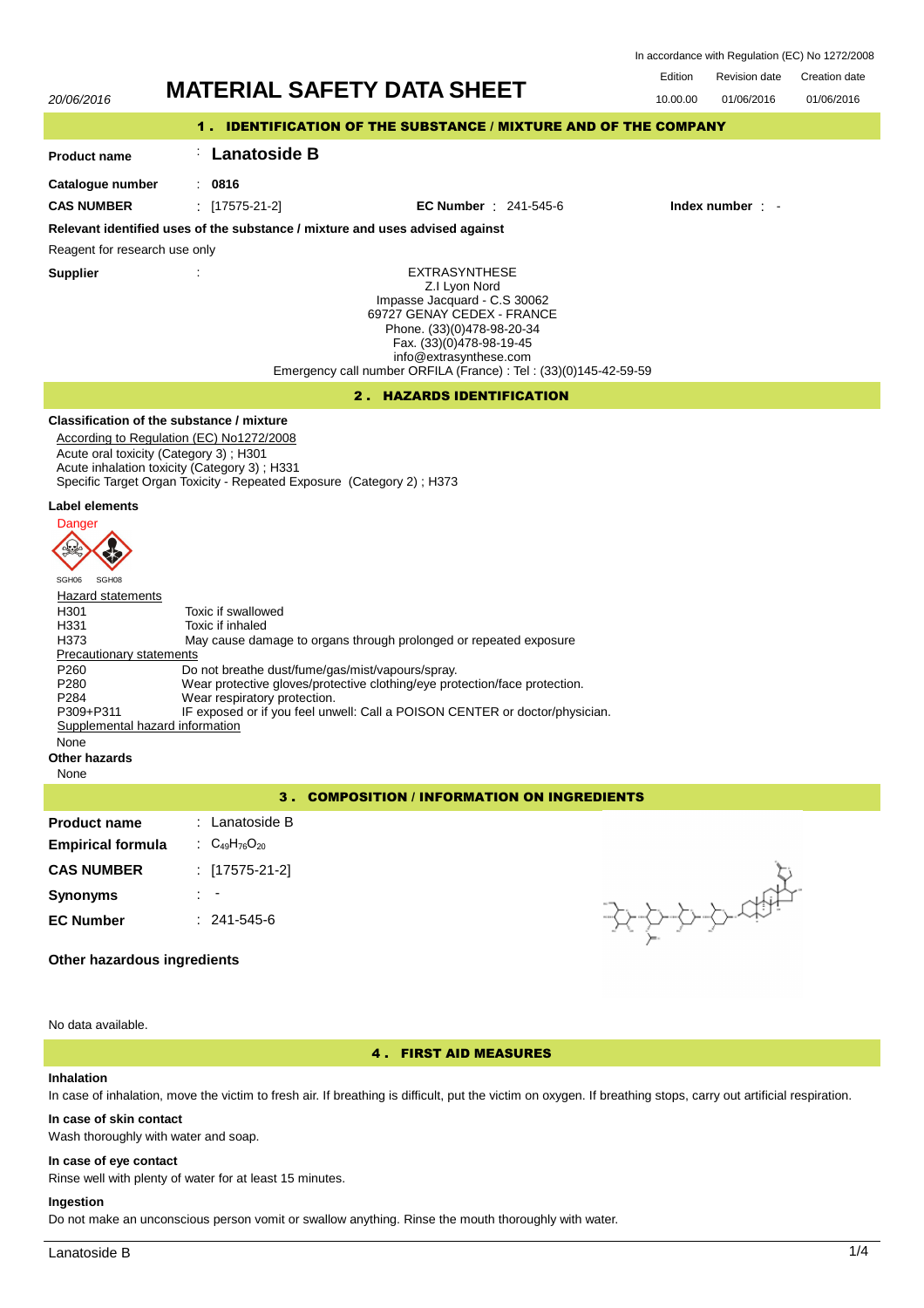#### 5 . FIRE-FIGHTING MEASURES

# **Extinguishing media**

Carbon dioxide, dry powder.

# **Special hazards arising from the substance**

Harmful/toxic vapours, carbon oxides may be released during the fire.

#### **Advise for fire-fighters**

Wear an autonomous breathing apparatus and suitable protection clothing against chemical agents.

#### 6 . ACCIDENTAL RELEASE MEASURES

#### **Personal precautions**

Use personal protective equipment. Evacuate the personnel from the contaminated zone. Ensure adequate ventilation.

# **Environnemental precautions**

Keeping away from drains, surface and ground waters.

#### **Methods and materials for containment and cleaning up**

Clean up without creating dust and place in adapted and sealed containers for elimination. Wash the contaminated aera with water and soap. Confine washing water and dispose of it complying with the local regulations. After cleaning, quickly eliminate traces of water with a product absorbing liquids (for example : sand, sawdust, universal binder, Kieselguhr).

# 7 . HANDLING AND STORAGE

# **Precautions for safe handling**

Avoid formation of dust. Avoid contact with skin and eyes. During handling, wear suitable personal protective equipment (see section 8). Follow the normal measures for preventive fire protection.

**Specific handling** No data available.

### **Specific end use(s)**

No data available

#### **Conditions for safe storage, including any incompatibilities**

Store in a cool well-ventilated place.

Keep container tightly closed in a dry place away from light.

Store at <+8°C

# 8 . EXPOSURE CONTROL/PERSONAL PROTECTION

#### **Respiratory protection**

Wear imperatively an appropriated mask/respirator, tested and approved by standards such as NIOSH (US) or CEN (EU).

#### **Hand protection**

Handle with protective gloves. The selected gloves have to satisfy the specifications of EU Directive 89/686/EEC and the standard EN 374 derived from it.

#### **Eye protection**

Wear safety glasses.

## **Skin protection**

Wear suitable protective clothing according to the quantity and the level of activity of the substance at the workplace.

## 9 . PHYSICAL AND CHEMICAL PROPERTIES

| Physical state                         | : Powder                  |  |
|----------------------------------------|---------------------------|--|
| Color                                  | : White to beige coloured |  |
| Solubility in                          | : Ethyl alcohol (Soluble) |  |
|                                        | : Water (Poorly soluble)  |  |
| Melting point                          | : No data available.      |  |
| Initial boiling point                  | : No data available.      |  |
| Flash point                            | : No data available.      |  |
| рH                                     | : No data available.      |  |
| Partition coefficient: n-octanol/water | : No data available.      |  |
| Auto-ignition temperature              | : No data available.      |  |
| Decomposition temperature              | : No data available.      |  |
| Viscosity                              | : No data available.      |  |
| <b>Other information</b>               |                           |  |
| No data available                      |                           |  |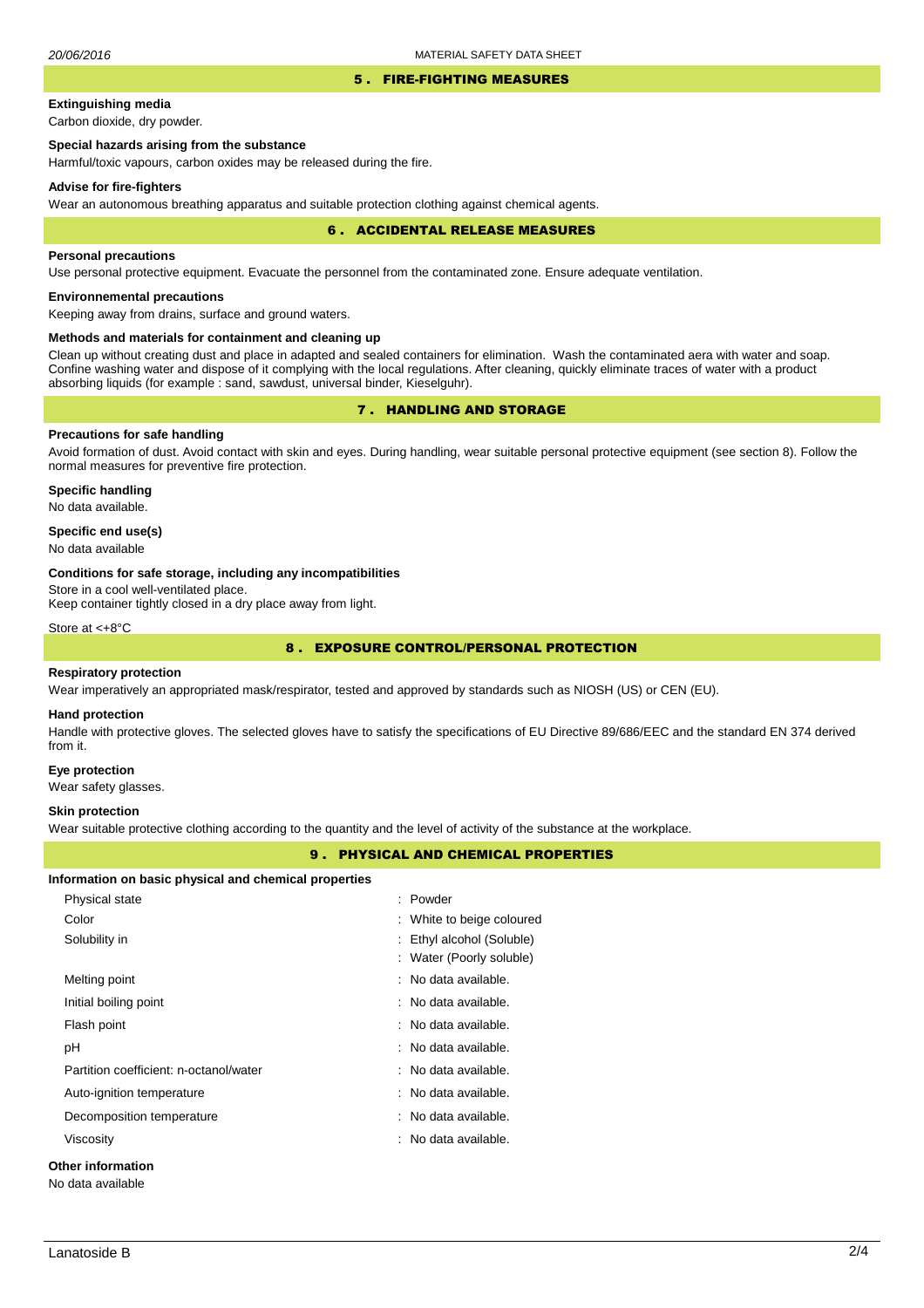#### 10 . STABILITY AND REACTIVITY

#### **Reactivity**

No data available.

# **Chemical stability**

Stable under recommanded storage conditions.

#### **Possibility of hazardous reactions**

No hazardous reactions during storage and handling complying with the instructions.

**Conditions to avoid**

No data available.

**Incompatible materials**

No data available.

## **Hazardous decomposition products**

No hazardous decomposition products if the instructions for handling and storage are respected. During high overheating of the substance or during a fire, hazardous decomposition products may be produced.

# 11 . TOXICOLOGICAL INFORMATION

### **Acute oral toxicity**

No data available.

# **Acute dermal toxicity**

No data available.

#### **Acute inhalation toxicity**

No data available.

## **Skin Corrosion**

No data available.

#### **Skin Irritation**

No data available.

# **Serious Eye Damage**

No data available.

# **Eye Irritation**

No data available.

### **Respiratory Sensitisation**

No data available.

#### **Skin Sensitisation**

No data available.

### **Germ Cell Mutagenicity**

No data available.

### **Carcinogenictiy**

No data available.

# **Reproductive Toxicity**

No data available.

### **Specific Target Organ Toxicity - Single Exposure**

No data available.

### **Specific Target Organ Toxicity - Repeated Exposure**

No data available.

#### **Aspiration Hazard**

No data available.